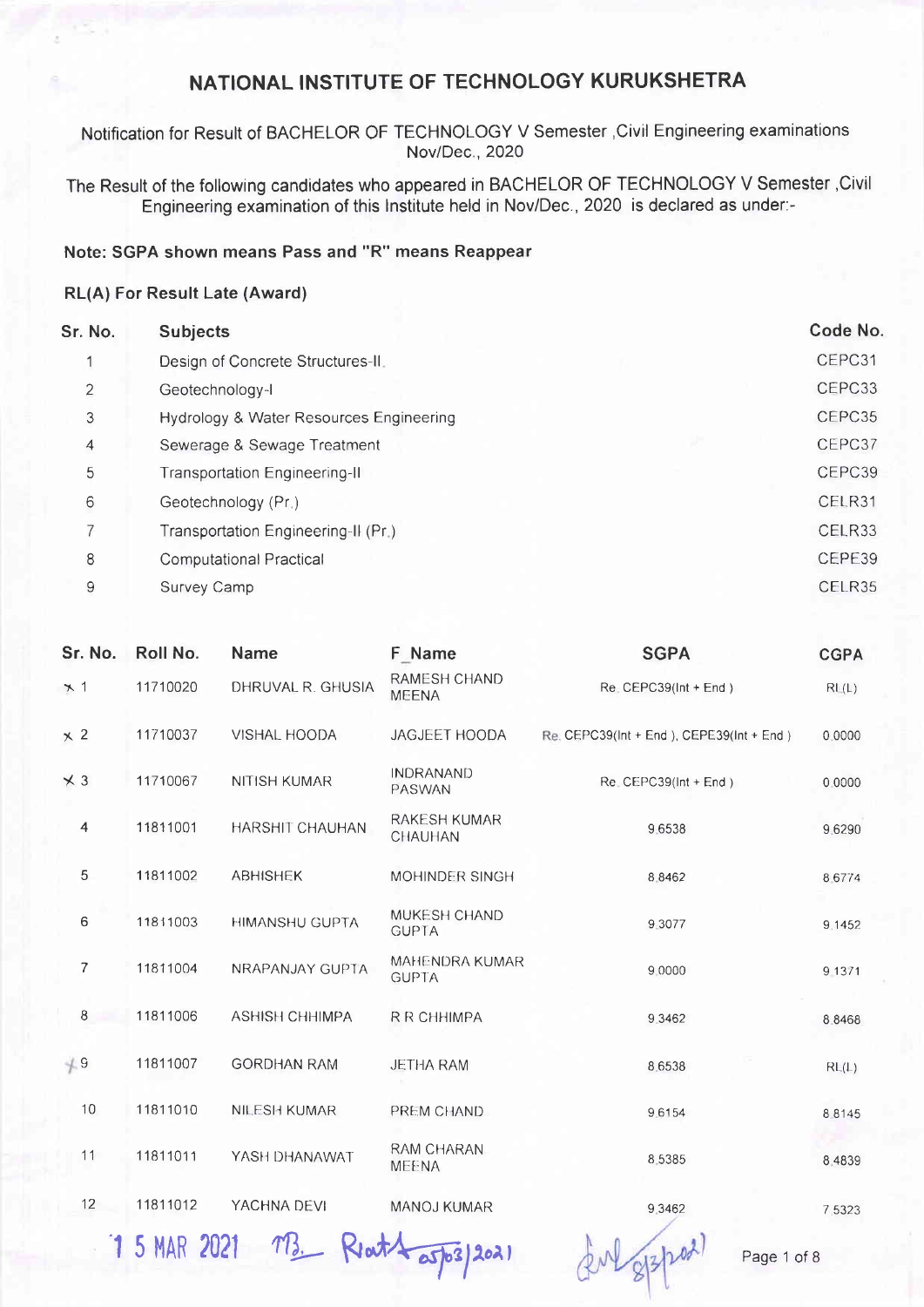### Notification for Result of BACHELOR OF TECHNOLOGY V Semester ,Civil Engineering examinations Nov/Dec., 2020

| 13 | 11811013 | ANAND KUMAR                    | <b>BHEEM PRASAD</b>                  | 87308     | 6.8710    |
|----|----------|--------------------------------|--------------------------------------|-----------|-----------|
| 14 | 11811014 | LOVE KUMAR MEENA TEJRAM MEENA  |                                      | 9.3462    | 8 4 1 1 3 |
| 15 | 11811015 | PANDILLA<br>VAMSHIKRISHNA      | P SUDHAKAR GOUD                      | 9.4615    | 9.0000    |
| 16 | 11811016 | <b>ABHISHEK</b><br>JALUNDRIYA  | <b>RAMAVTAR</b><br><b>JALUNDRIYA</b> | 8.4231    | 8 1694    |
| 17 | 11811018 | <b>HARSH KUMAR</b>             | <b>MAHAVEER</b><br><b>PARSAD</b>     | 8.5000    | 9.0081    |
| 18 | 11811019 | <b>BHUVNESH SWAMI</b>          | NAROTTAM SWAMI                       | 8 3 8 4 6 | 7 9435    |
| 19 | 11811020 | DEEPANSHU NARANG SANJAY NARANG |                                      | 9.0385    | 8.3306    |
| 20 | 11811021 | <b>SAHIL KUMAR</b>             | <b>RAKAM SINGH</b>                   | 8.9615    | 8 0 1 6 1 |
| 21 | 11811022 | <b>NITIKA</b>                  | NARESH KUMAR                         | 8.5000    | 8.0403    |
| 22 | 11811023 | <b>SIDDHANT</b>                | <b>BASANTI LAL</b><br><b>MEENA</b>   | 8.1538    | 7.7258    |
| 23 | 11811024 | <b>HIMANSHU</b>                | <b>MULKI RAJ</b>                     | 9 3077    | 8.7903    |
| 24 | 11811025 | <b>VIBHU PANWAR</b>            | PRAVIN KUMAR                         | 9.3846    | 9.3387    |
| 25 | 11811026 | PREETI                         | SUBHASH CHAND                        | 9.4615    | 9.7097    |
| 26 | 11811027 | <b>MAYANK LOHCHAB</b>          | <b>SURESH KUMAR</b>                  | 8.5385    | 8.3387    |
| 27 | 11811028 | <b>RAJSHREE</b>                | <b>GANESH PANDEY</b>                 | 9 5 3 8 5 | 9 4 4 3 5 |
| 28 | 11811029 | SATYAM KUMAR                   | <b>SUBHASH</b><br>CHANDER            | 8.6923    | 9 0 3 2 3 |
| 29 | 11811031 | <b>HIMANSHI</b>                | <b>HEMANT KUMAR</b>                  | 8.8462    | 8.4435    |
| 30 | 11811032 | <b>ADARSH SINGH</b>            | <b>VINOD KUMAR</b><br><b>SINGH</b>   | 8.8462    | 9.4677    |
| 31 | 11811033 | ANIRUDH                        | OMDUTT                               | 8.9231    | 8 8 6 2 9 |
| 32 | 11811034 | SHUBHAM MISHRA                 | ARUN MISHRA                          | 9.0769    | 9 1371    |
| 33 | 11811035 | <b>KESHAV</b>                  | <b>RAJ KUMAR</b>                     | 8.3846    | 7.5726    |
|    |          |                                |                                      |           |           |

 $15$ MAR 2021  $\pi B$ , R, at  $\sqrt{25}$  (figure)  $\pi A$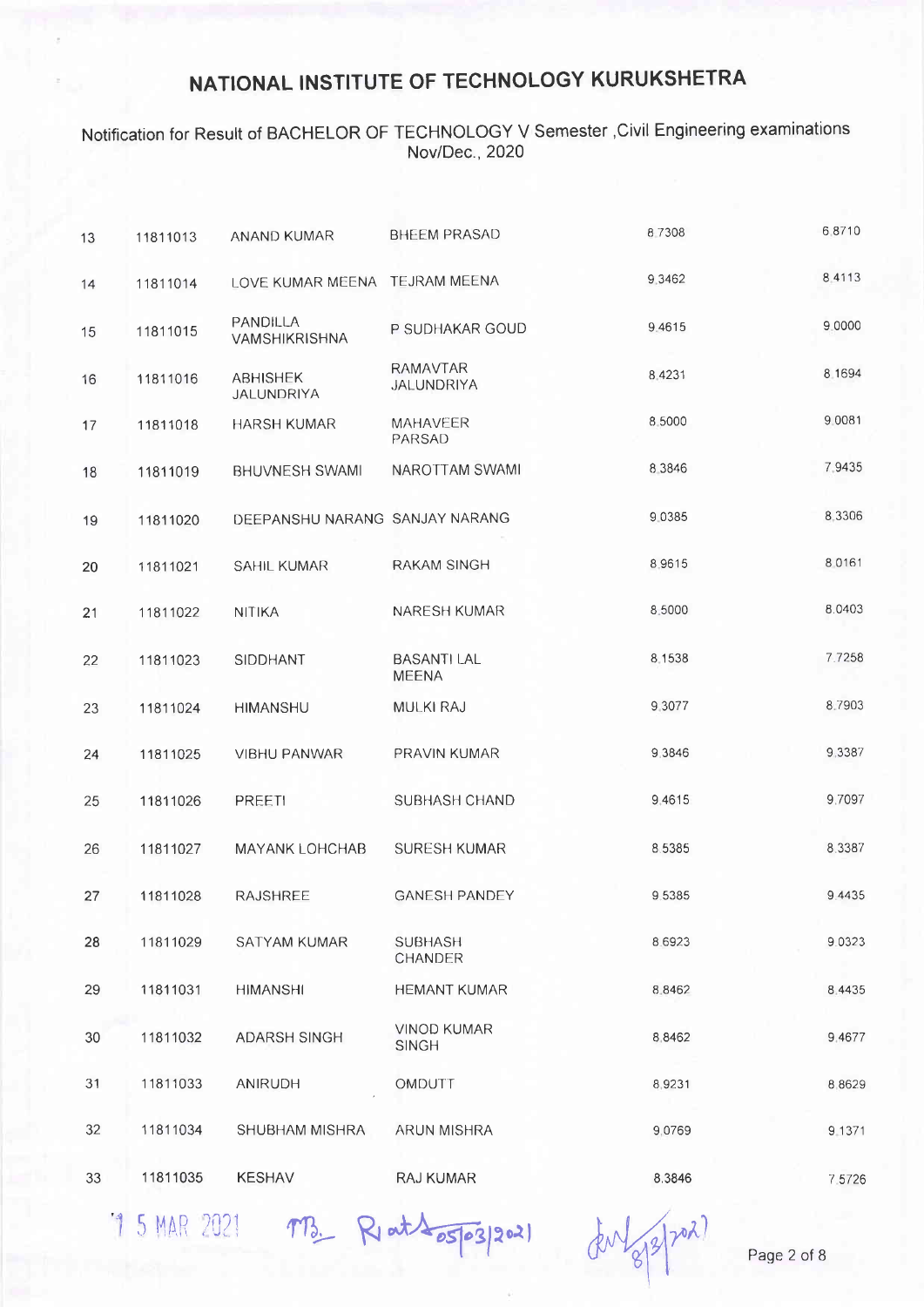#### Notification for Result of BACHELOR OF TECHNOLOGY V Semester,Civil Engineering examinations Nov/Dec., 2020

| 34 | 11811037 | <b>BHANU</b>                   | ANUP KUMAR                          | 9.3077    | 89355     |
|----|----------|--------------------------------|-------------------------------------|-----------|-----------|
| 35 | 11811038 | <b>SACHIN YADAV</b>            | PARMENDER SINGH                     | 8,4231    | 6.9839    |
| 36 | 11811039 | SHIVENDRA SINGH                | SURENDRA PRATAP<br><b>SINGH</b>     | 8.9615    | 8 3 8 7 1 |
| 37 | 11811040 | PIYUSH                         | ADESH PAL                           | 9.1154    | 8.7419    |
| 38 | 11811042 | SUNITA MEENA                   | KAILASH CHAND<br><b>MEENA</b>       | 8.9231    | 7.9516    |
| 39 | 11811043 | <b>JAI BANSAL</b>              | <b>ANIL KUMAR</b>                   | 8.6154    | 7.2581    |
| 40 | 11811046 | YASH KAPOOR                    | RAJESH KUMAR                        | 9.3846    | 9.6935    |
| 41 | 11811047 | RENU YADAV                     | <b>SHAITAN SINGH</b><br>YADAV       | 8 5 3 8 5 | 8.1532    |
| 42 | 11811048 | PEEYUSH                        | <b>SUKHI RAM</b>                    | 8.7692    | 8.5403    |
| 43 | 11811049 | SIDDHARTH MALIK                | <b>SATYAVIR MALIK</b>               | 9 3 0 7 7 | 8.7742    |
| 44 | 11811051 | <b>SHIVAM GARG</b>             | DEENDAYAL                           | 9.2308    | 90161     |
| 45 | 11811052 | SONU MAHAWAR                   | <b>BATTU LAL</b><br>MAHAWAR         | 8.1154    | 8.2339    |
| 46 | 11811053 | <b>NISHANT</b>                 | <b>MAHIPAL SINGH</b>                | 8.1154    | 6.5403    |
| 47 | 11811055 | <b>TARUN</b>                   | <b>ASHOK KUMAR</b>                  | 8,4615    | 6.5726    |
| 48 | 11811056 | <b>AASHISH</b>                 | MANGERAM JAIN                       | 7.8846    | 8 3 2 2 6 |
| 49 | 11811057 | <b>SHUBHAM</b>                 | <b>VED PARKASH</b>                  | 8.7308    | 7,8226    |
| 50 | 11811058 | SHIVNAGENDER<br><b>SHARMA</b>  | <b>ASHOK KUMAR</b><br><b>SHARMA</b> | 9.0385    | 8 9 1 9 4 |
| 51 | 11811059 | <b>DIVYANSHU</b><br>KANNAUJIYA | RAMLAL<br>KANNAUJIYA                | 8.0000    | 6.4274    |
| 52 | 11811060 | DHEERAJ KUMAR                  | RADHEY SHYAM                        | 8.6154    | 7.4758    |
| 53 | 11811062 | <b>BITTU</b>                   | SATISH KUMAR                        | 8.5000    | 7.1694    |
| 54 | 11811064 | YASH KAUSHIK                   | <b>DEVENDRA</b><br><b>KAUSHIK</b>   | 8.7692    | 7 9 5 1 6 |

 $MAR$  2021  $M3$  Riad  $\sqrt{3}$ <sub>0</sub>3)2021

duy 8/3/202

Page 3 of 8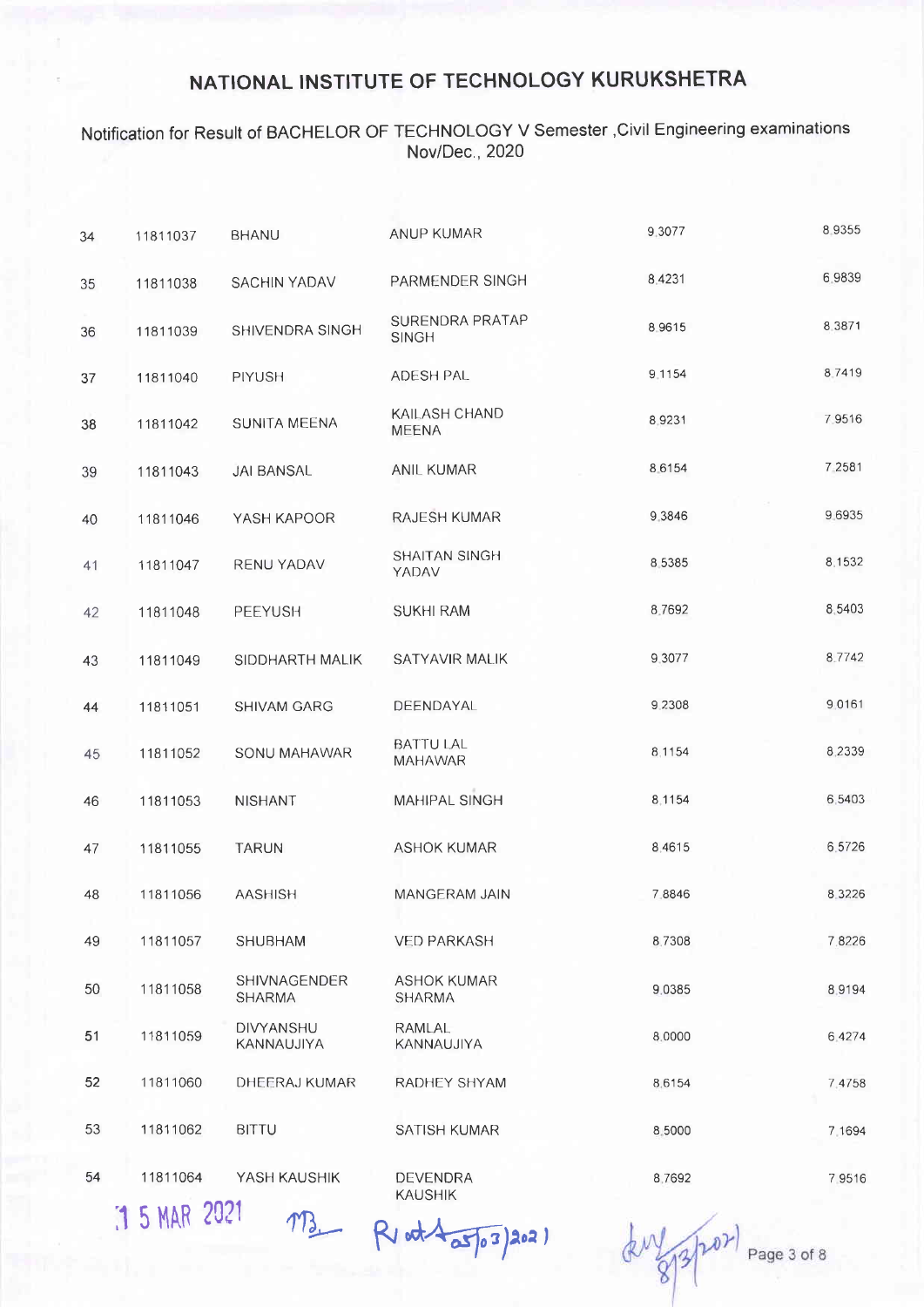#### Notification for Resutt of BACHELOR OF TECHNOLOGY V Semester ,Civil Engineering examinations Nov/Dec., 2020

| 55          | 11811067 | <b>SHOBHA</b>                           | <b>GORDHAN RAM</b>                   | 8.5769                                                                                                                                                                | 8.7581    |
|-------------|----------|-----------------------------------------|--------------------------------------|-----------------------------------------------------------------------------------------------------------------------------------------------------------------------|-----------|
| 56          | 11811068 | SAURABH MANGAL                          | <b>SATISH KUMAR</b><br><b>MANGAL</b> | 9.1538                                                                                                                                                                | 9.2581    |
| 57          | 11811069 | OMPRAKASH                               | <b>NENARAM GHANCHI</b>               | 7.9615                                                                                                                                                                | 8 3 8 7 1 |
| 58          | 11811070 | <b>AMIT SINGH</b>                       | <b>SUKHDEV SINGH</b>                 | 8.5769                                                                                                                                                                | 8.5968    |
| 59          | 11811071 | UMESH SHARMA                            | <b>SHISHANPAL</b>                    | 8.9615                                                                                                                                                                | 8.3468    |
| 60          | 11811072 | <b>VIVEK MAINWAL</b>                    | DHEER SINGH                          | 8,5000                                                                                                                                                                | 8 5 8 0 6 |
| 61          | 11811073 | SAHIL KADYAN                            | <b>BHAGAT SINGH</b><br><b>KADYAN</b> | 8 2 3 0 8                                                                                                                                                             | 7.9032    |
| 62          | 11811074 | <b>MAYANK CHAUHAN</b>                   | <b>LALIT CHAUHAN</b>                 | 8.7692                                                                                                                                                                | 8.0242    |
| $\times$ 63 | 11811076 | <b>VIKRAM SINGH</b><br><b>CHOUDHARY</b> | <b>BADRI LAL</b><br>CHOUDHARY        | Re. CEPC31(Int + End ), CEPC33(Int + End ),<br>CEPC35(Int + End ), CEPC37(Int + End ),<br>CEPC39(Int + End ), CELR31(Int + End ),<br>CEPE39(Int + End ), CELR35(Int ) | RL(L)     |
| 64          | 11811078 | <b>AATISH</b>                           | SUBHASH CHAND                        | 9.0769                                                                                                                                                                | 7.9032    |
| 65          | 11811079 | <b>KRISHAN KUMAR</b><br><b>BHARGAV</b>  | <b>MURARI LAL</b><br><b>BHARGAV</b>  | 8 3 0 7 7                                                                                                                                                             | 8.6855    |
| 66          | 11811080 | <b>HARESH KUSHWAH</b>                   | NATTHILAL<br><b>KUSHWAH</b>          | 8.8077                                                                                                                                                                | 8.4435    |
| 67          | 11811082 | <b>ABHISHEK SHARMA</b>                  | SHRIDEV SHARMA                       | 8.1923                                                                                                                                                                | 7.3065    |
| 68          | 11811083 | <b>RAVI SHARMA</b>                      | <b>VIJAY KUMAR</b><br><b>SHARMA</b>  | 8.1923                                                                                                                                                                | 79355     |
| 69          | 11811084 | AJAY KUMAR<br>SIROHIWAL                 | <b>MUKESH KUMAR</b><br>SIROHIWAL     | 7,7692                                                                                                                                                                | 7 0403    |
| $+ 70$      | 11811085 | SHUBHAM KUMAR JHA ANIL KUMAR JHA        |                                      | 8.4231                                                                                                                                                                | RL(L)     |
| $+ 71$      | 11811086 | YASHMA SIHRA                            | <b>MUKESH KUMAR</b><br><b>MEENA</b>  | Re. CEPE39(End)                                                                                                                                                       | 0.0000    |
| 72          | 11811087 | VARUNAKSHI                              | JITENDER KUMAR                       | 9.2308                                                                                                                                                                | 8.5726    |
| 73          | 11811089 | <b>SHIV DAYAL</b>                       | <b>RONKI RAM</b>                     | 9.6154                                                                                                                                                                | 9.2258    |
| 74          | 11811090 | <b>AMIT KUMAR</b>                       | <b>RAMCHANDRA</b><br><b>SHASTRI</b>  | 8.7308                                                                                                                                                                | 8.5081    |
| 75          | 11811091 | RAJIV                                   | RAVI KUMAR                           | 8.8462                                                                                                                                                                | 8.7419    |
|             |          |                                         |                                      |                                                                                                                                                                       |           |

it 5 MAR 2021 MB. Reat 4 a 5/03/2021

duration

Page 4 of <sup>B</sup>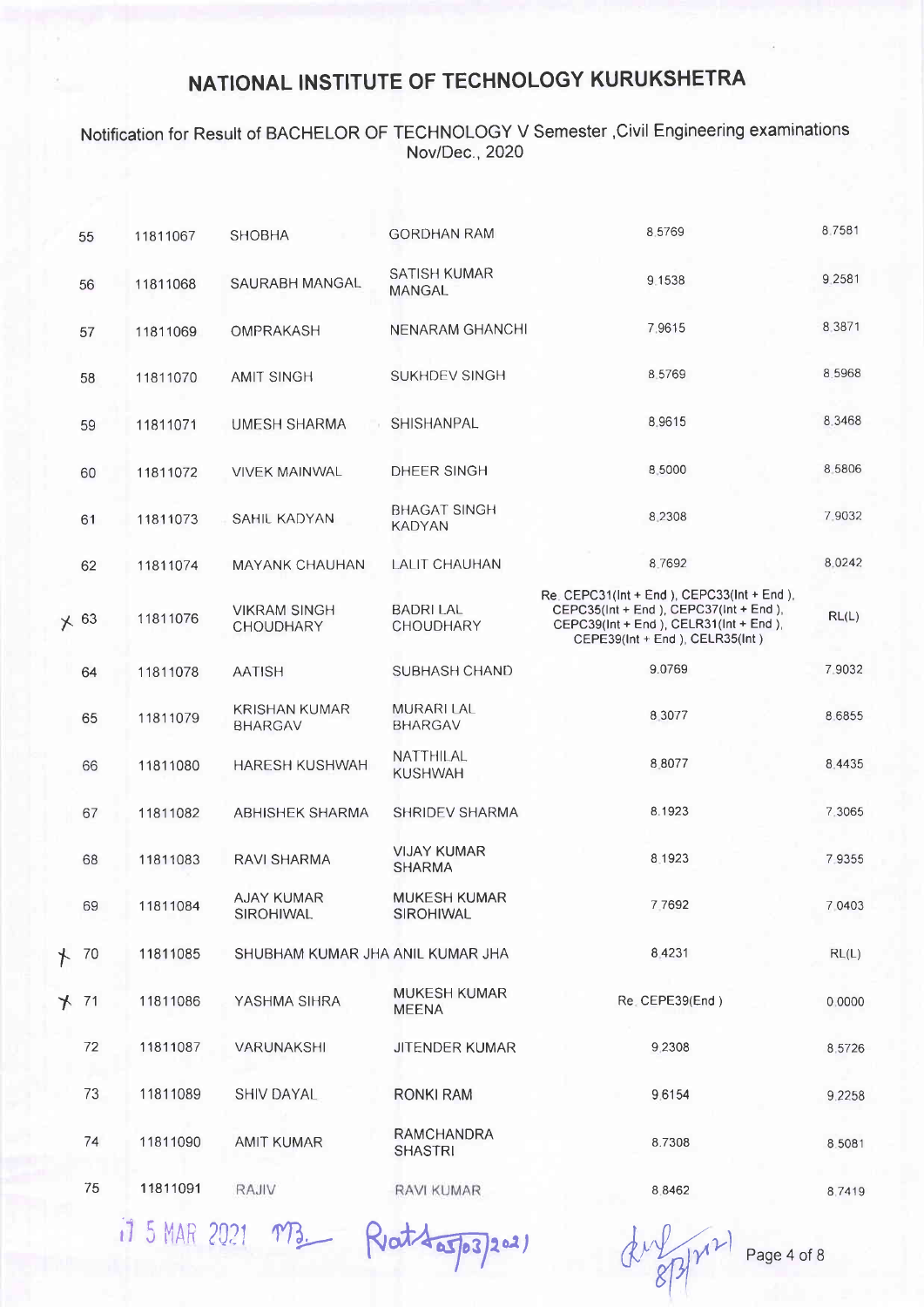#### Notification for Result of BACHELOR OF TECHNOLOGY V Semester ,Civil Engineering examinations Nov/Dec., 2020

| 76 | 11811092 | SUSHANT KAUSHAL                       | <b>RAJDEV</b>                      | 8.6154    | 8.2581    |
|----|----------|---------------------------------------|------------------------------------|-----------|-----------|
| 77 | 11811093 | BHANU PRATAP SINGH SURENDER SINGH     | <b>VERMA</b>                       | 8,9615    | 8 3710    |
| 78 | 11811094 | ANURAG MEENA                          | SHER SINGH<br><b>MEENA</b>         | 8.4231    | 8 4 8 3 9 |
| 79 | 11811095 | ABHISHEK KUMAR                        | RAKESH KUMAR                       | 8.4231    | 74113     |
| 80 | 11811096 | <b>HRITIK SINGH</b>                   | RANJEET SINGH                      | 8.0000    | 8.0645    |
| 81 | 11811097 | <b>MOHSIN KHAN</b><br><b>SISODIYA</b> | <b>WAHID HUSSAIN</b><br>SISODIYA   | 8.7308    | 8 3 5 4 8 |
| 82 | 11811098 | <b>MOHIT</b>                          | ANIL YADAV                         | 8 6 5 3 8 | 8 2016    |
| 83 | 11811099 | ATUL KUMAR<br><b>MEEMRAUT</b>         | YADRAM                             | 8,3077    | 8.0887    |
| 84 | 11811100 | PRASHANT YADAV                        | SARVESH YADAV                      | 8 1538    | 7.5242    |
| 85 | 11811102 | <b>SURESH KUMAR</b>                   | <b>MOHAN RAM</b>                   | 8.5000    | 8.5645    |
| 86 | 11811103 | ANKIT KUMAR MEENA                     | RAMCHARAN<br><b>MEENA</b>          | 8.1538    | 7.5645    |
| 87 | 11811104 | SANJAY                                | <b>RAMPAL</b>                      | 9.4615    | 9.3306    |
| 88 | 11811105 | ABHIGYAN SHARMA                       | PRANAY KUMAR                       | 9.3846    | 8.9113    |
| 89 | 11811106 | <b>KUNAL KANT</b>                     | PANKAJ KUMAR<br><b>KHAN</b>        | 8 5 3 8 5 | 8 6 3 7 1 |
| 90 | 11811107 | <b>SACHIN BANSAL</b>                  | <b>RAJKUMAR</b>                    | 9.1154    | 8 8 6 2 9 |
| 91 | 11811108 | RAHUL KUMAR JHA                       | <b>BIPIN JHA</b>                   | 8 1923    | 7.7903    |
| 92 | 11811109 | <b>GOVIND JEENGAR</b>                 | <b>GHANSHYAM</b><br><b>JEENGAR</b> | 8.1923    | 8.2339    |
| 93 | 11811110 | <b>SHRUTI KAIN</b>                    | <b>SANJAY KAIN</b>                 | 9 3 0 7 7 | 8 4 3 5 5 |
| 94 | 11811111 | PRADEEP KUMAR                         | RAGHUNATHA RAM                     | 7.6923    | 6.4355    |
| 95 | 11811112 | AMPAL KOTWAL                          | SANJAY KUMAR                       | 8.7692    | 7 5323    |
| 96 | 11811113 | <b>ROBIN</b>                          | RADHA KRISHAN                      | 7.5385    | 7.7258    |

15 MAR 2021 MB Reat 4 05 03 2021

Page 5 of 8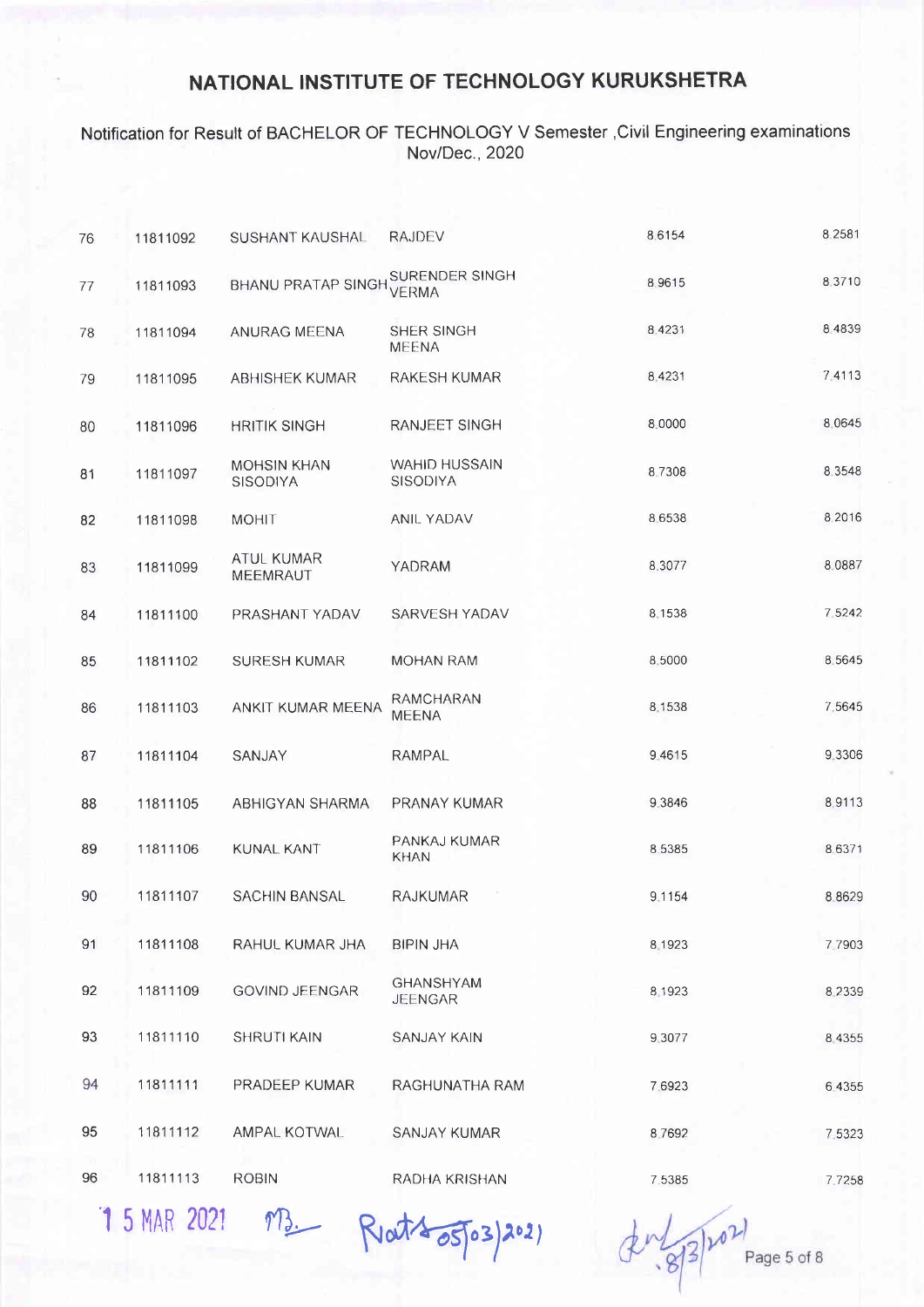#### Notification for Result of BACHELOR OF TECHNOLOGY V Semester ,Civil Engineering examinations Nov/Dec., 2020

| 97              | 11811114                 | <b>DIGUVAPALLI</b><br>SHANMUGA SAI TEJA<br><b>REDDY</b> | DIGUVAPALLI REDDI<br>SEKHARA REDDY      | 8.5000                                                                                                                                                                                             | 86129     |
|-----------------|--------------------------|---------------------------------------------------------|-----------------------------------------|----------------------------------------------------------------------------------------------------------------------------------------------------------------------------------------------------|-----------|
| 98              | 11811116                 | <b>RAMESH KUMAR</b>                                     | YAMUNA PRASAD                           | 8.5000                                                                                                                                                                                             | 7 9 9 1 9 |
| 99              | 11811117                 | <b>ASHISH VERMA</b>                                     | RAJITRAM VERMA                          | 8.0385                                                                                                                                                                                             | 7,8548    |
| 100             | 11811118                 | LANDA SHASI KUMAR                                       | LANDA SANKAR<br><b>RAO</b>              | 9.0385                                                                                                                                                                                             | 7,4032    |
| 101             | 11811119                 | <b>SACHIN KUMAR</b>                                     | <b>RAJJAN SINGH</b>                     | 8.1154                                                                                                                                                                                             | 8.1048    |
| 102             | 11811120                 | LALIT KUMAR MEENA                                       | <b>BANWARI LAL</b><br><b>MEENA</b>      | 8.7692                                                                                                                                                                                             | 7.4516    |
| 103             | 11811121                 | RAMAN JAIN                                              | AMAR CHAND JAIN                         | 9.3846                                                                                                                                                                                             | 9.1371    |
| 104             | 11811122                 | <b>HIMANSHU</b>                                         | PARVINDER KUMAR                         | 9.0385                                                                                                                                                                                             | 8.4919    |
| 105             | 11811124                 | RITU CHOUDHARY                                          | LAXMAN RAM JAT                          | 7,5000                                                                                                                                                                                             | 7.5484    |
| 106             | 11811125                 | <b>HANSRAJ SAINI</b>                                    | NARAYAN LAL SAINI                       | 8.3846                                                                                                                                                                                             | 8 1694    |
| 107             | 11811126                 | KISHOR KUMAR<br><b>KHINCHAR</b>                         | <b>CHANDRA SINGH</b><br><b>KHINCHAR</b> | 6.6538                                                                                                                                                                                             | 6.5887    |
| 108             | 11811127                 | SHUBHANSHI                                              | ARVIND OJHA                             | 8.3846                                                                                                                                                                                             | 7.3065    |
| 109             | 11811129                 | ANISHA KUMAWAT                                          | RAMESH CHAND<br><b>KUMAWAT</b>          | 8.6923                                                                                                                                                                                             | 8.1774    |
| $+110$          | 11811130                 | THADUKA LAKSHMI<br>VARAPRASAD                           | <b>THADUKA NARSING</b><br><b>RAO</b>    | Re. CEPE39(End)                                                                                                                                                                                    | 0.0000    |
| $+111$          | 11811132                 | <b>GORJA DIWAKAR</b>                                    | <b>GORJA</b><br>VENKATARAMANA           | 8.0000                                                                                                                                                                                             | RL(L)     |
| 112             | 11811134                 | <b>DRISTI</b>                                           | <b>SUBODH</b>                           | 8.7692                                                                                                                                                                                             | 7.7419    |
| 113             | 11811135                 | YASH BANTA                                              | <b>MANGI LAL BANTA</b>                  | 8.5000                                                                                                                                                                                             | 8.6048    |
| 114             | 11811136                 | AMIT BARANWAL                                           | <b>JITENDRA KUMAR</b><br>BARANWAL       | 9.0769                                                                                                                                                                                             | 9.0645    |
| 115             | 11811137                 | DAKSH BHAYANA                                           | ASHVANI KUMAR<br><b>BHAYANA</b>         | 9.2692                                                                                                                                                                                             | 9 0 2 4 2 |
| 116             | 11811138                 | DEEPAK KUMAR<br><b>MEENA</b>                            | CHETRAM MEENA                           | 8.0769                                                                                                                                                                                             | 7.1048    |
| 117<br>$\times$ | 11811139<br>1 5 MAR 2021 | SANDEEP<br>$Q_{\cdot} + \lambda$                        | <b>RAMESHWAR</b>                        | Re. CEPC31(Int + End ), CEPC33(Int + End ),<br>CEPC35(Int + End ), CEPC37(Int + End ),<br>CEPC39(Int + End ), CELR31(Int + End ),<br>CELR33(Int + End ), CEPE39(Int + End ),<br><b>CELR35(Int)</b> | RL(L)     |

 $\not\pi$ W $\not\pi$ <sup>por</sup>) Page 6 of 8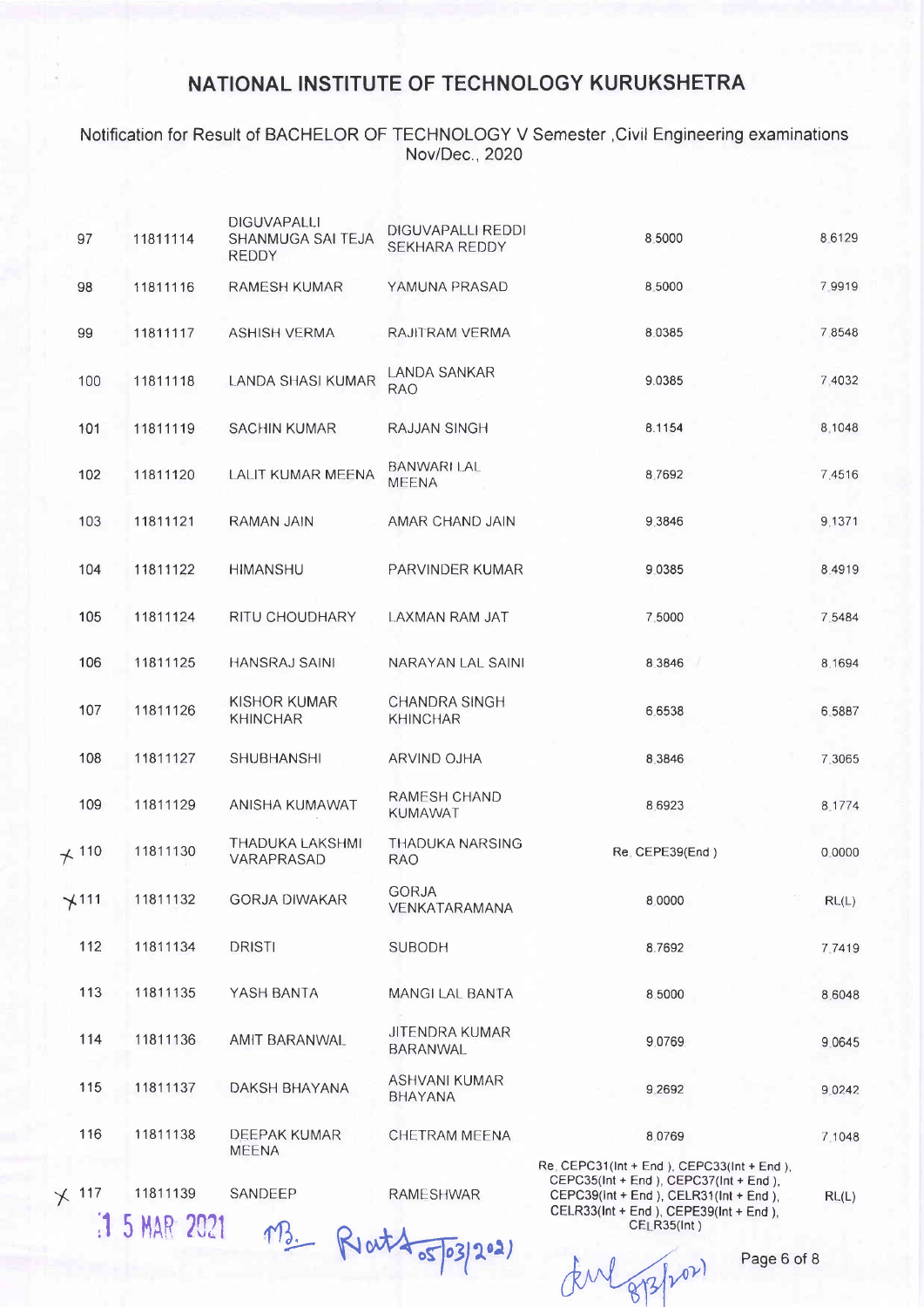#### Notification for Result of BACHELOR OF TECHNOLOGY V Semester ,Civil Engineering examinations Nov/Dec., 2020

| 118        | 11811141 | <b>DEEPAK</b>                         | ANAND KUMAR                           | 8.6538                                                                                                                                                                                      | 8.1855    |
|------------|----------|---------------------------------------|---------------------------------------|---------------------------------------------------------------------------------------------------------------------------------------------------------------------------------------------|-----------|
| 119        | 11811142 | NARENDER                              | <b>SATBIR</b>                         | 8.9615                                                                                                                                                                                      | 8.6532    |
| $+120$     | 11811143 | AMAN                                  | <b>DALSHER</b>                        | Re. CEPC31(Int + End ), CEPC33(Int + End ),<br>CEPC35(Int + End ), CEPC37(Int + End ),<br>CEPC39(Int + End ), CELR31(Int + End ),<br>CELR33(Int + End ), CEPE39(Int + End ),<br>CELR35(Int) | RL(L)     |
| $\chi$ 121 | 11811144 | PRAMOD SHEOKAND                       | <b>BARU RAM</b>                       | Re. CEPC31(Int + End ), CEPC33(Int + End ),<br>CEPC35(Int + End ), CEPC37(Int + End ),<br>CEPC39(Int + End ), CELR31(Int + End ),<br>CELR33(Int + End ), CEPE39(Int + End )                 | RL(L)     |
| $+122$     | 11811145 | <b>JAI PAREEK</b>                     | <b>GARU DATE</b><br><b>PAREEK</b>     | Re. CELR33(Int + End)                                                                                                                                                                       | 0.0000    |
| 123        | 11811146 | MOHIT KUMAR                           | <b>SURESH KUMAR</b>                   | 9.2692                                                                                                                                                                                      | 9.3952    |
| 124        | 11811147 | <b>ARVIND SAINI</b>                   | <b>ASHOK SAINI</b>                    | 8.0000                                                                                                                                                                                      | 8 2016    |
| 125        | 11811148 | ANURAG MEENA                          | <b>BUDDHRAM MEENA</b>                 | 8.0385                                                                                                                                                                                      | 8.9355    |
| 126        | 11811149 | <b>KOMAL</b>                          | <b>ASHOK KUMAR</b>                    | 9 4 6 1 5                                                                                                                                                                                   | 9.2823    |
| 127        | 11811150 | <b>MOHD ADNAN</b>                     | <b>ISMAIL AHMED</b><br><b>SHEIKH</b>  | 9.0385                                                                                                                                                                                      | 8.6855    |
| 128        | 11811152 | ROHIT YADAV                           | <b>DINESH KUMAR</b>                   | 8 0 3 8 5                                                                                                                                                                                   | 7.7258    |
| 129        | 11811153 | <b>ABHISHEK KUMAR</b><br><b>SINGH</b> | <b>AKHILESH KUMAR</b><br><b>SINGH</b> | 8.0769                                                                                                                                                                                      | 7 2177    |
| 130        | 11811154 | SAKSHI SHARMA                         | <b>MAHESH KUMAR</b><br><b>SHARMA</b>  | 8.4615                                                                                                                                                                                      | 8 0 2 4 2 |
| 131        | 11811155 | HARSH KUMAR GUPTA SHIVDAYAL GUPTA     |                                       | 8.9615                                                                                                                                                                                      | 9 0 5 6 5 |
| 132        | 11811157 | MUKUL KUMAR                           | <b>ANIL KUMAR</b>                     | 8 1538                                                                                                                                                                                      | 7.5242    |
| 133        | 11811158 | <b>SHUBHAM KUMAR</b>                  | <b>ASHOK KUMAR</b>                    | 8.3077                                                                                                                                                                                      | 7.6855    |
| 134        | 11811159 | PRATEEK PRADHAN                       | <b>MUKESH KUMAR</b><br><b>SHARMA</b>  | 9.0000                                                                                                                                                                                      | 8.5161    |
| 135        | 11811160 | SANJAY KUMAR<br><b>MEENA</b>          | KAILASH MEENA                         | 8.5769                                                                                                                                                                                      | 8.0968    |
| 136        | 11811161 | <b>LALIT KARTIK</b><br><b>SHEORAN</b> | SANJAY SHEORAN                        | 9.1154                                                                                                                                                                                      | 7.6935    |
| 137        | 11811162 | <b>KAMAL</b>                          | <b>MANBIR SINGH</b>                   | 9.0385                                                                                                                                                                                      | 9.4758    |
| 138        | 11811163 | PRASHRAY VYAS                         | AKHILESH VYAS                         | 8.6154                                                                                                                                                                                      | 8.4435    |

15 MAR 2021 MB Rout Laspo3/2021 del Gyspal

Page 7 of 8